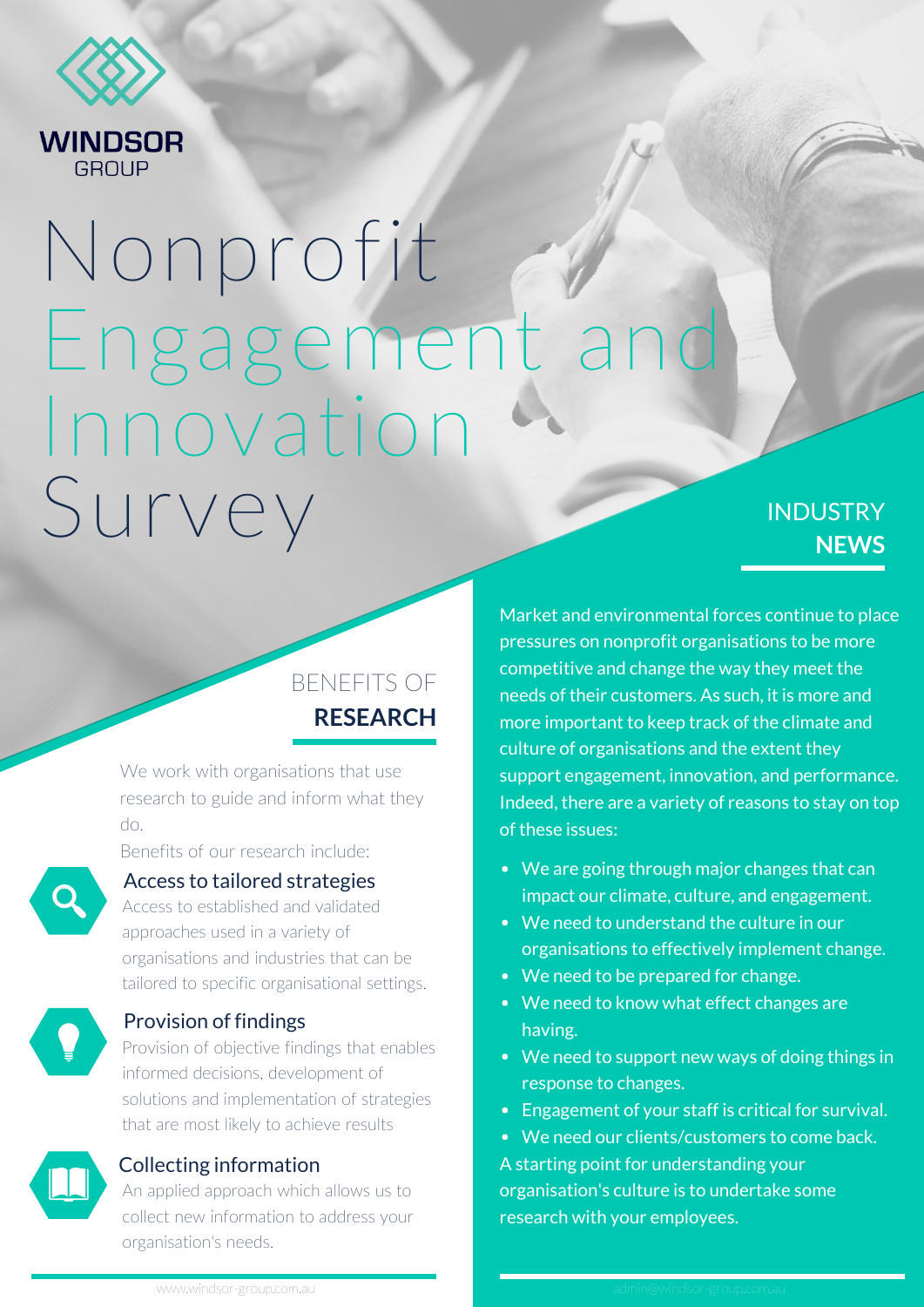## THE **SURVEY**

The Nonprofit Engagement and Innovation Survey is designed to help your organisation stay in touch with, and respond to, the many changes facing you today and into the future. This inexpensive survey can be run repeatedly to provide you with ongoing benchmarks of your organisational performance. It also allows you to measure your output against aggregates of other organisations across the nonprofit sector.

Additionally, the survey project is capturing vital information about issues impacting nonprofit organisations in Australia more generally. As such, this represents a unique opportunity to expand on our understanding of how the nonprofit sector operates, the motivators of employees and volunteers, as well as strengths and weaknesses in the industry. This survey explores a variety of factors with regard to nonprofit organisations including:



For your organisation, the survey data can be broken down by department, or another demographic of your choosing. Results will be reported along with sectorrelevant findings and recommendations in a brief report.

## **CONDUCTS** THE SURVEY? **WHO**

Professor Cameron Newton from the Queensland University of Technology conducts the Nonprofit Engagement and Innovation survey, in conjunction with long-term partner Windsor Group.

QUT has an excellent track record in collaborative research involving industry partners, government (local, state and federal) and community organisations. This success in collaborative research and partnerships is underpinned by QUT's acknowledged strengths in applied research, and ability to translate research outcomes into real-world solutions. The Nonprofit Engagement and Innovation Survey represents one such successful collaboration. Windsor Group is a company that, having worked with nonprofits for many years, has chosen this as one of the many ways on which it continues to 'give back' to the sector.